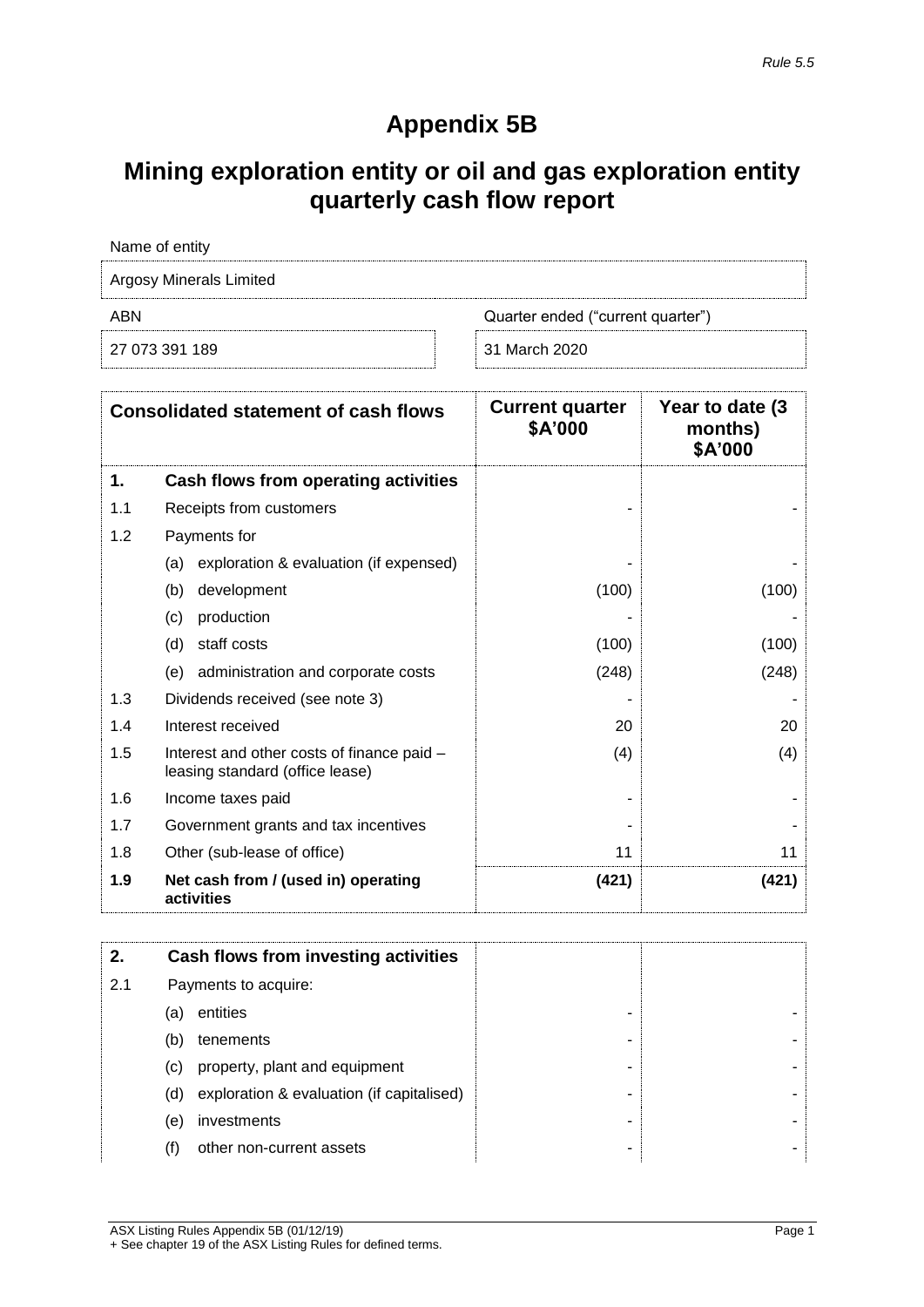|                  | <b>Consolidated statement of cash flows</b>                                                                           | <b>Current quarter</b><br>\$A'000 | Year to date (3)<br>months)<br>\$A'000 |
|------------------|-----------------------------------------------------------------------------------------------------------------------|-----------------------------------|----------------------------------------|
| $2.2\phantom{0}$ | Proceeds from the disposal of:                                                                                        |                                   |                                        |
|                  | entities<br>(a)                                                                                                       |                                   |                                        |
|                  | (b)<br>tenements                                                                                                      |                                   |                                        |
|                  | property, plant and equipment<br>(c)                                                                                  |                                   |                                        |
|                  | (d)<br>investments                                                                                                    |                                   |                                        |
|                  | other non-current assets<br>(e)                                                                                       |                                   |                                        |
| 2.3              | Cash flows funds sent to related entity -<br>Puna Mining to fund Development costs of<br>Rincon Project in Argentina. | (445)                             | (445)                                  |
| 2.4              | Dividends received (see note 3)                                                                                       |                                   |                                        |
| 2.5              | Other (provide details if material)                                                                                   |                                   |                                        |
| 2.6              | Net cash from / (used in) investing<br>activities                                                                     | (445)                             | (445)                                  |

| 3.   | Cash flows from financing activities                                                                                  |     |     |
|------|-----------------------------------------------------------------------------------------------------------------------|-----|-----|
| 3.1  | Proceeds from issues of equity securities<br>(excluding convertible debt securities)                                  |     |     |
| 3.2  | Proceeds from issue of convertible debt<br>securities                                                                 |     |     |
| 3.3  | Proceeds from exercise of options                                                                                     |     |     |
| 3.4  | Transaction costs related to issues of equity<br>securities or convertible debt securities -<br>conversion of options | (2) | (2) |
| 3.5  | Proceeds from borrowings                                                                                              |     |     |
| 3.6  | Repayment of borrowings                                                                                               |     |     |
| 3.7  | Transaction costs related to loans and<br>borrowings                                                                  |     |     |
| 3.8  | Dividends paid                                                                                                        |     |     |
| 3.9  | Other                                                                                                                 |     |     |
| 3.10 | Net cash from / (used in) financing<br>activities                                                                     | (2) | (2) |

|     | Net increase / (decrease) in cash and<br>cash equivalents for the period |       |       |
|-----|--------------------------------------------------------------------------|-------|-------|
| 4.1 | Cash and cash equivalents at beginning of<br>period                      | 5,968 | 5.968 |
| 4.2 | Net cash from / (used in) operating<br>activities (item 1.9 above)       | (421) |       |
| 4.3 | Net cash from / (used in) investing activities<br>(item 2.6 above)       | (445) |       |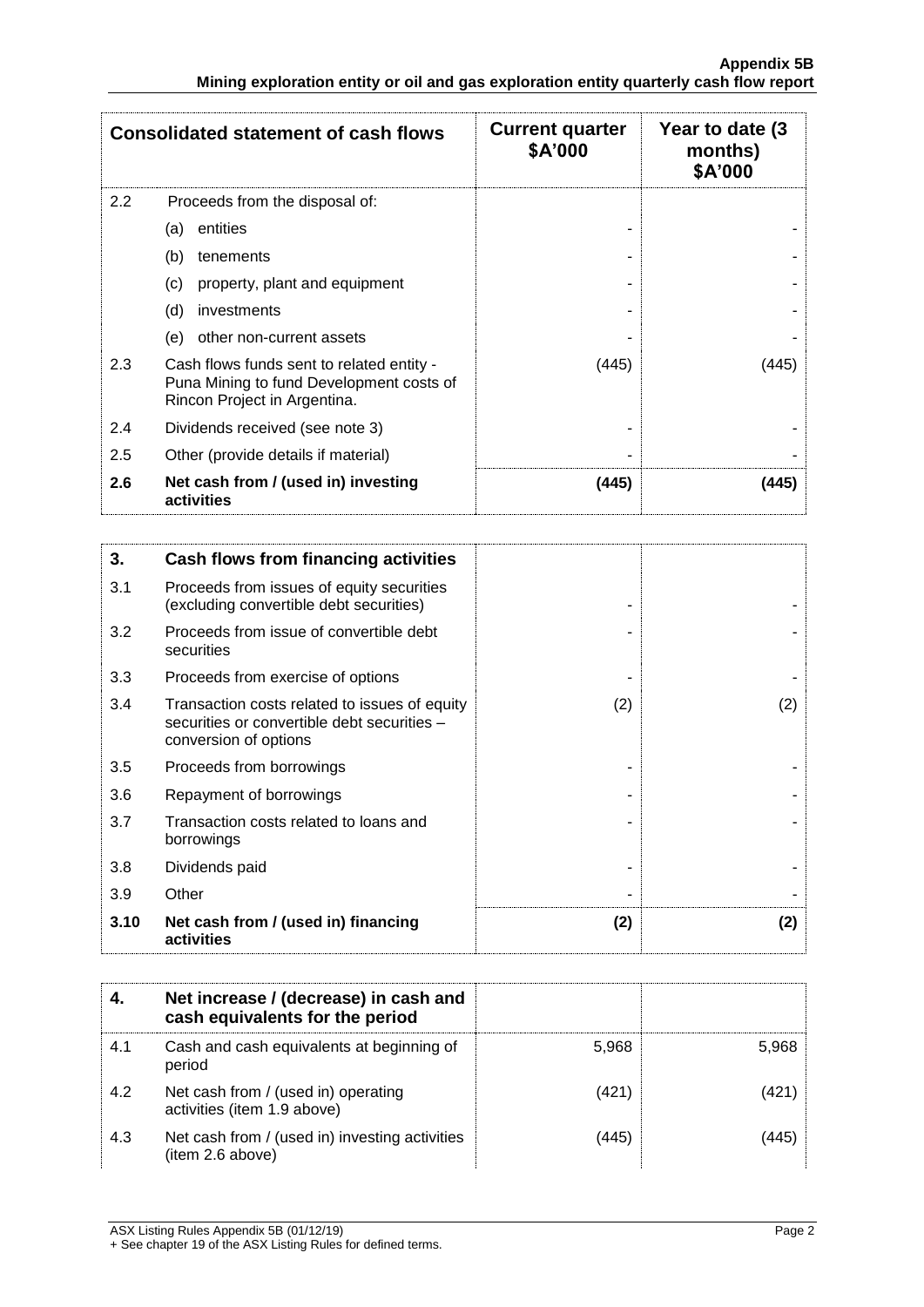|     | <b>Consolidated statement of cash flows</b>                         | <b>Current quarter</b><br>\$A'000 | Year to date (3)<br>months)<br>\$A'000 |
|-----|---------------------------------------------------------------------|-----------------------------------|----------------------------------------|
| 4.4 | Net cash from / (used in) financing activities<br>(item 3.10 above) | 21                                |                                        |
| 4.5 | Effect of movement in exchange rates on<br>cash held                | 25                                | 25.                                    |
| 4.6 | Cash and cash equivalents at end of<br>period                       | $5.125*$                          | $5.125*$                               |

*\*funds held in Puna bank accounts at 31 March 2020 not included in the above*

| 5.  | Reconciliation of cash and cash<br>equivalents<br>at the end of the quarter (as shown in the<br>consolidated statement of cash flows) to the<br>related items in the accounts | <b>Current quarter</b><br>\$A'000 | <b>Previous quarter</b><br>\$A'000 |
|-----|-------------------------------------------------------------------------------------------------------------------------------------------------------------------------------|-----------------------------------|------------------------------------|
| 5.1 | <b>Bank balances</b>                                                                                                                                                          | 107                               | 58                                 |
| 5.2 | Call deposits                                                                                                                                                                 | 5.018                             | 5.910                              |
| 5.3 | <b>Bank overdrafts</b>                                                                                                                                                        |                                   |                                    |
| 5.4 | Other (provide details)                                                                                                                                                       |                                   |                                    |
| 5.5 | Cash and cash equivalents at end of<br>quarter (should equal item 4.6 above)                                                                                                  | $5,125*$                          | $5.968*$                           |

*\*funds held in Puna bank accounts at 31 March 2020 not included in the above*

| 6.  | Payments to related parties of the entity and their<br>associates                          | <b>Current quarter</b><br><b>\$A'000</b> |
|-----|--------------------------------------------------------------------------------------------|------------------------------------------|
| 6.1 | Aggregate amount of payments to related parties and their<br>associates included in item 1 | 130                                      |
| 6.2 | Aggregate amount of payments to related parties and their<br>associates included in item 2 |                                          |

Note: if any amounts are shown in items 6.1 or 6.2, your quarterly activity report must include a description of, and an explanation for, such payments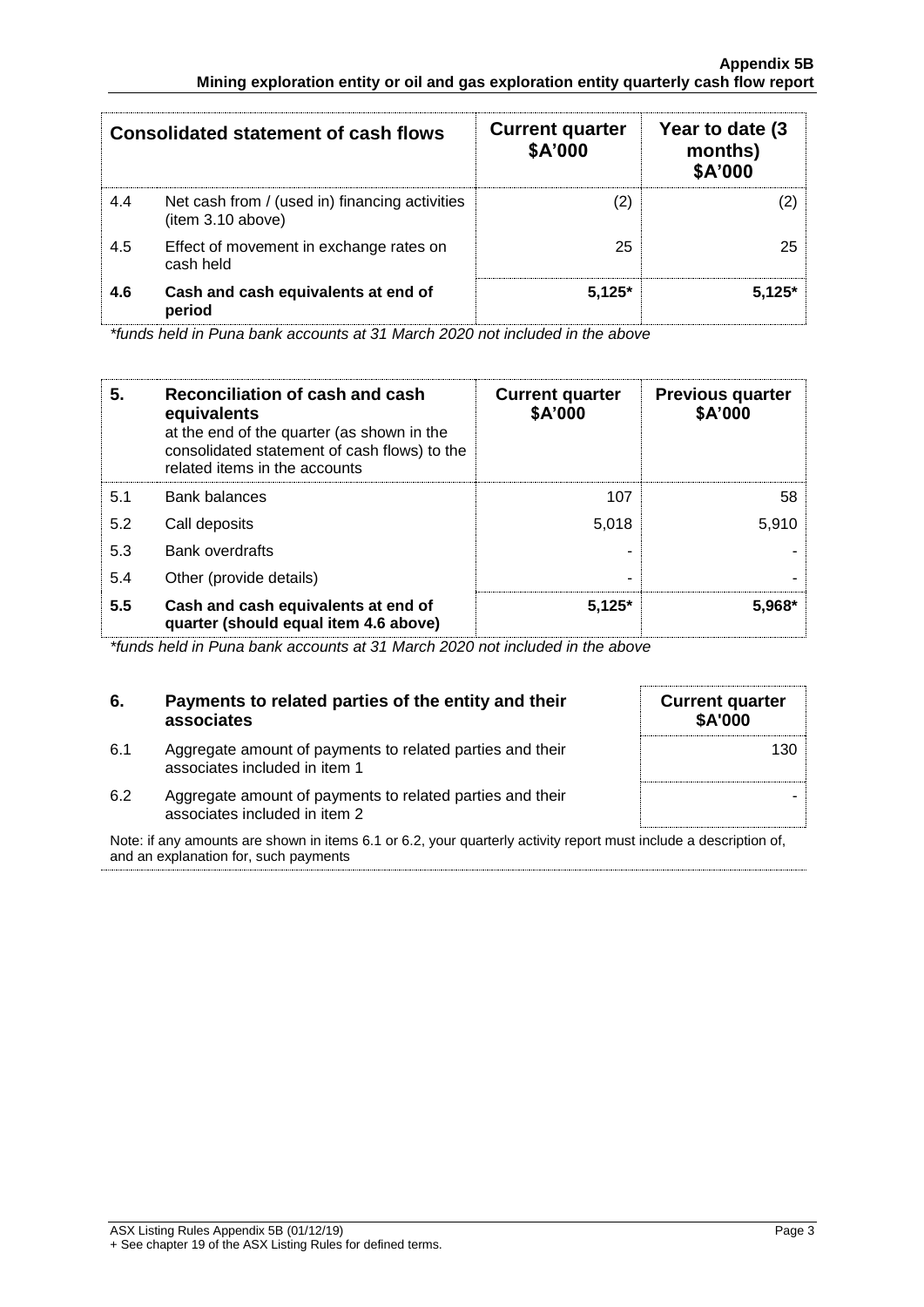| 7.  | <b>Financing facilities</b><br>Note: the term "facility' includes all forms of financing<br>arrangements available to the entity.<br>Add notes as necessary for an understanding of the<br>sources of finance available to the entity.                                                                                                               | <b>Total facility</b><br>amount at quarter<br>end<br>\$A'000 | Amount drawn at<br>quarter end<br>\$A'000 |
|-----|------------------------------------------------------------------------------------------------------------------------------------------------------------------------------------------------------------------------------------------------------------------------------------------------------------------------------------------------------|--------------------------------------------------------------|-------------------------------------------|
| 7.1 | Loan facilities                                                                                                                                                                                                                                                                                                                                      |                                                              |                                           |
| 7.2 | Credit standby arrangements                                                                                                                                                                                                                                                                                                                          |                                                              |                                           |
| 7.3 | Other (please specify)                                                                                                                                                                                                                                                                                                                               |                                                              |                                           |
| 7.4 | <b>Total financing facilities</b>                                                                                                                                                                                                                                                                                                                    |                                                              |                                           |
|     |                                                                                                                                                                                                                                                                                                                                                      |                                                              |                                           |
| 7.5 | Unused financing facilities available at quarter end                                                                                                                                                                                                                                                                                                 |                                                              |                                           |
| 7.6 | Include in the box below a description of each facility above, including the lender, interest<br>rate, maturity date and whether it is secured or unsecured. If any additional financing<br>facilities have been entered into or are proposed to be entered into after quarter end,<br>include a note providing details of those facilities as well. |                                                              |                                           |
|     |                                                                                                                                                                                                                                                                                                                                                      |                                                              |                                           |

| 8.  | Estimated cash available for future operating activities                     | \$A'000 |
|-----|------------------------------------------------------------------------------|---------|
| 8.1 | Net cash from / (used in) operating activities (Item 1.9)                    | 421     |
| 8.2 | Capitalised exploration & evaluation (Item 2.1(d))                           |         |
| 8.3 | Total relevant outgoings (Item 8.1 + Item 8.2)                               | 421     |
| 8.4 | Cash and cash equivalents at quarter end (Item 4.6)                          | 5,125   |
| 8.5 | Unused finance facilities available at quarter end (Item 7.5)                |         |
| 8.6 | Total available funding (Item $8.4$ + Item $8.5$ )                           | 5,125   |
| 8.7 | Estimated quarters of funding available (Item 8.6 divided by<br>Item $8.3$ ) | $12.2*$ |

\* The above indicates ~12 Quarters of available funding, however the above calculation does not include the funds that are sent to Puna Mining in Argentina for the development of the Rincon Lithium Project. Once this cash outflow is factored in, the Company has funding for ~7 Quarters.

8.8 If Item 8.7 is less than 2 quarters, please provide answers to the following questions:

1. Does the entity expect that it will continue to have the current level of net operating cash flows for the time being and, if not, why not?

| Answer: N/A                                                                                                                                                                                                            |
|------------------------------------------------------------------------------------------------------------------------------------------------------------------------------------------------------------------------|
| Has the entity taken any steps, or does it propose to take any steps, to raise further<br>cash to fund its operations and, if so, what are those steps and how likely does it<br>believe that they will be successful? |
| Answer: N/A                                                                                                                                                                                                            |
| Does the entity expect to be able to continue its operations and to meet its business<br>objectives and, if so, on what basis?                                                                                         |